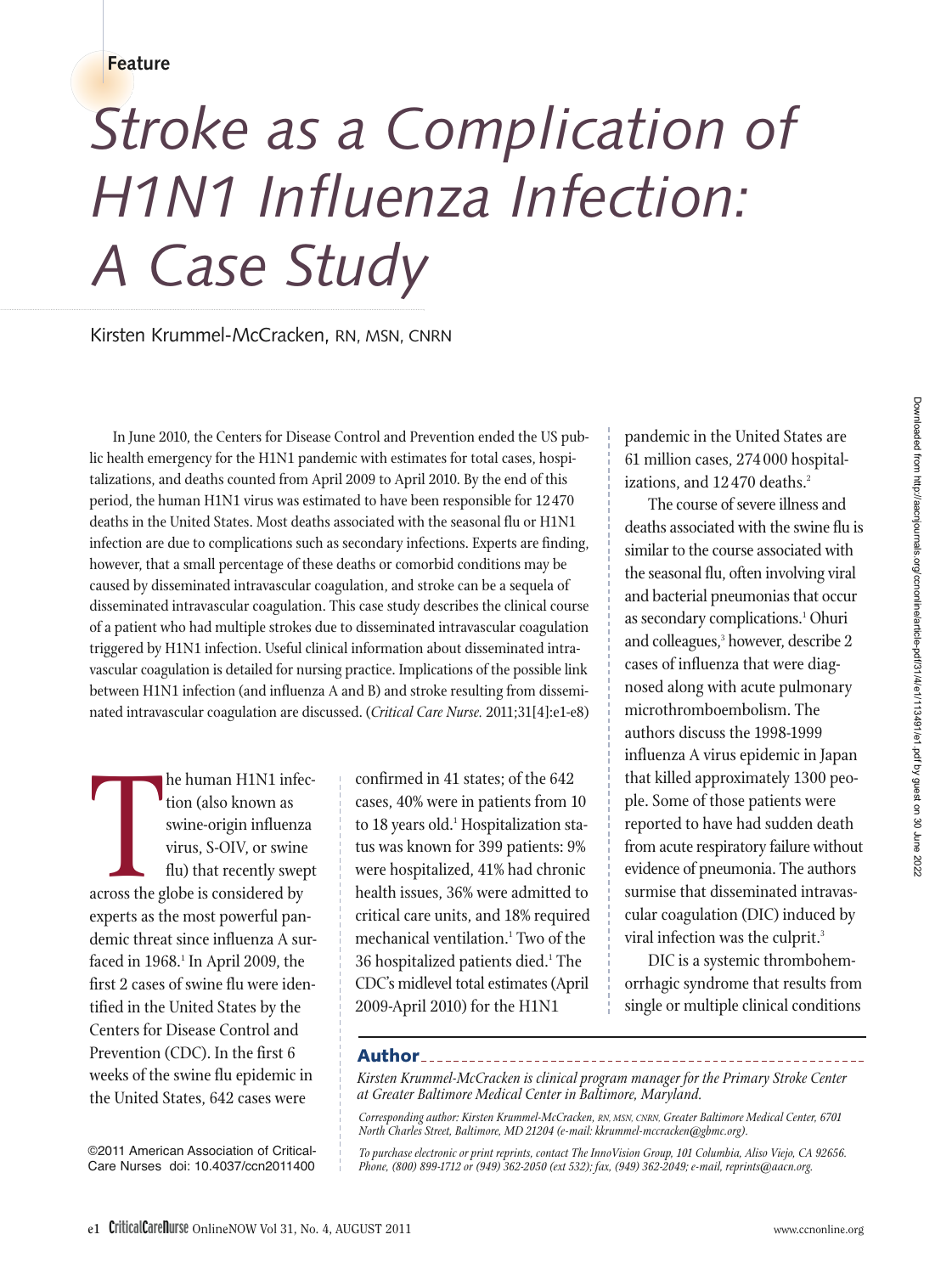that activate nonlocalized coagulation cascades, rapidly consuming clotting factors and platelets. Once clotting factors are depleted, the patient is at risk for uncontrolled hemorrhage. The result is end-organ damage.<sup>4</sup> Examples of conditions that trigger DIC include severe infection, malignant neoplasms, obstetric emergencies, trauma, transfusion reactions, acute hepatic failure, and rejection of transplanted organs or implanted devices.4 These patients generally initially have signs and symptoms of bleeding (ie, hypovolemia or spontaneous hemorrhage) and/or thrombosis (ie, acral cyanosis or acute dysfunction of kidneys, liver, lungs, or brain).4

DIC is a rare condition that is estimated to occur in approximately 1% of all hospitalized patients; central nervous system dysfunction (such as stroke) in cases of DIC is

equally rare, noted in 1 article to occur in about 2% of the study population.<sup>4</sup> Very little literature is published that links the flu, DIC, and stroke—the few published accounts on this topic are primarily case studies and literature reviews.<sup>3,5,6</sup> None of these accounts link the newest influenza threat of H1N1 to stroke. This case study describes the course of illness for a patient who had multiple strokes as sequela of H1N1 infection.

## CASE STUDY

**Patient X was a 34-year-old, African American**<br>
woman with a medical history of mental retar<br>
tion, hypothyroidism, hypertension, and appe<br>
dectomy. Her hypothyroidism and hypertension were woman with a medical history of mental retardation, hypothyroidism, hypertension, and appenwell controlled on her home medication regimen of levothyroxine, lisinopril, atenolol, and hydrochlorothiazide. She had no history of alcohol, illicit drug, or tobacco use. Her immunizations were up to date.

Patient X lived with her parents and was independent or needed minimal assistance with her activities of daily living. She spoke English, although she was difficult to understand at baseline because of her mental retardation. She appeared well nourished and cared for.

Four days before admission, patient X had dyspnea, cough, fever, and wheezing that led her mother to take her to another hospital's emergency department. According to the treating physician's summary note, she was given azithromycin for bronchitis. No chest radiography or nasal swab for influenza was done at that time. She was discharged to home. Two days later, patient X stopped the azithromycin because of diarrhea. Two days after that (day 6 of illness), her mother took patient X to a primary care physician when she experienced increasing shortness of breath and wheezing. The primary care physician noted that patient X was febrile, tachypneic, and tachycardic; therefore, she was sent directly to our emergency department for treatment.

Upon arrival, patient X's respirations were shallow and labored and she was tachypneic. Her initial vital signs were a heart rate of 117/min, a blood pressure of 149/87 mm Hg, a respiratory rate of 28/min, an oxygen saturation of 76% on room air, and a body temperature of 39.2ºC. She was immediately fitted with a nonrebreather face mask with a fraction of inspired oxygen (FIO<sub>2</sub>) of 100%. Her chest radiograph revealed mild to moderate bilateral

infiltrates suggestive of an infectious process. Respiratory support was increased to an FIO<sub>2</sub> of 100% via bilevel positive airway pressure, but she was able to maintain an oxygen saturation of only 87%. Results of arterial blood gas analysis at that time were a pH of  $7.27$ , a  $PCO<sub>2</sub>$  of 44 mm Hg, a  $Po<sub>2</sub>$  of 43 mm Hg, and a bicarbonate concentration of 21 mmol/L with an anion gap of 24.

Patient X was admitted to the medical intensive care unit with a chief complaint of hypoxic respiratory failure. She was immediately sedated and intubated. A notable laboratory test result was a normal white blood cell count of 5400/μL, which, when coupled with the presence of infiltrates, is indicative of an atypical pneumonia.7 The hallmark of an atypical pneumonia is the presence of pulmonary infiltrates with extrapulmonary signs and symptoms; that is, evidence of involvement of organs such as the brain, heart, liver, kidneys, or gastrointestinal tract, often without an elevated white blood cell count.7 Examples include confusion, diarrhea, bradycardia, elevated levels of liver enzymes, or shock.<sup>7</sup>

Other important laboratory test results for patient X were hyperglycemia (serum glucose level, 165 mg/dL; to convert to millimoles per liter, multiply by 0.0555), elevated level of aspartate aminotransferase (125 U/L; to convert to microkatals per liter, multiply by 0.0167), and a hemoglobin level of 11.5 g/dL. Table 1 summarizes laboratory values for patient X.

Patient X's list of problems at the time of admission included hypoxic respiratory failure, metabolic acidosis, hyperglycemia, liver dysfunction, and anemia. The immediate plan of care included respiratory support, broadspectrum antibiotics (ceftriaxone, vancomycin, and azithromycin), oseltamivir phosphate (Tamiflu), testing for influenzas A and B, and correcting the metabolic acidosis. A goal was to rule out *Legionella* infection as well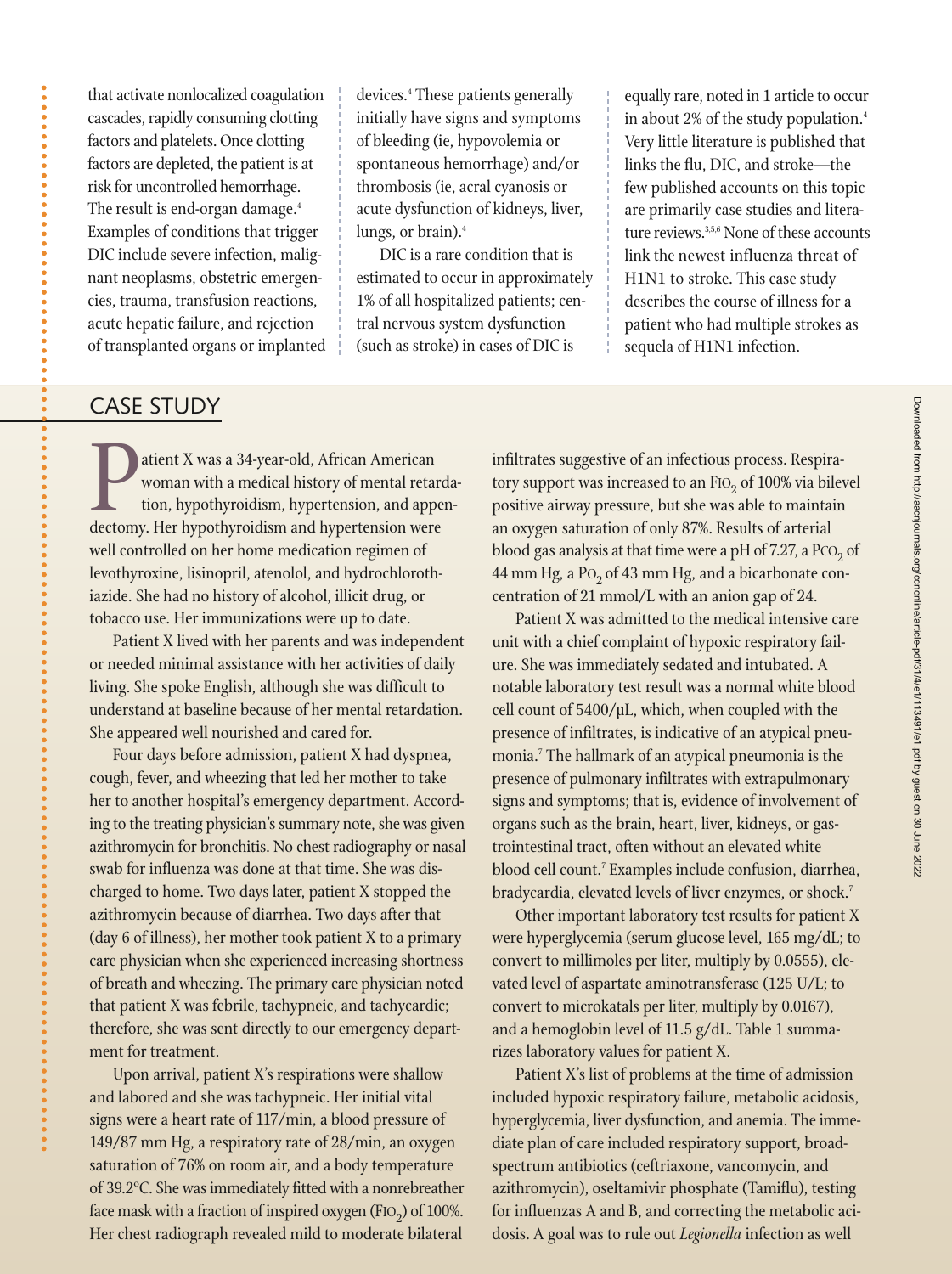| Result                         | Day 1ª          | Day 2           | Day 3 | Day 5    | Day 8 <sup>b</sup> | Day 15 | <b>Day 25</b> | Normal <sup>c</sup> |
|--------------------------------|-----------------|-----------------|-------|----------|--------------------|--------|---------------|---------------------|
| pH                             | 7.27            | 7.51            | 7.44  | 7.45     | 7.47               |        |               | $7.35 - 7.45$       |
| Pco <sub>2</sub> , mm Hg       | 44              | 32.8            | 34.0  | 37.1     | 41.1               |        |               | $35 - 45$           |
| $Po_2$ , mm Hg                 | 43              | 81.0            | 66.7  | 83.0     | 72.5               |        |               | 80-100              |
| $HCO3$ , mmol/L                | 21              | 25.2            | 22.4  | 24.9     | 29.8               |        |               | $21 - 28$           |
| Sao <sub>2</sub> , %           | 76              | 96              | 94    | 97       | 95                 | 99     | 96            | 95-100              |
| Anion gap, mEq/L               | 24              | $6\overline{6}$ | 9     | 11       | $\boldsymbol{8}$   | 9      | 11            | $8 - 16$            |
| Glucose, mg/dL                 | 165             | 87              | 106   | 114      | 106                | 108    | 121           | 70-110              |
| WBC, $\times 10^3/\mu L$       | 5.4             | 4.5             | 6.8   | 23.2     | 26.2               | 15.9   | 13.3          | $4.5 - 11$          |
| Hemoglobin, g/dL (female)      | 11.5            | 10.0            | 8.9   | 11.4     | 9.8                | 7.9    | 9.2           | $12 - 16$           |
| Hematocrit, % (female)         | 38.0            | 32.7            | 27.9  | 35.0     | 30.6               | 26.2   | 30.0          | $37 - 47$           |
| Platelets, $\times 10^3/\mu L$ | 152             | 58              | 53    | 88       | 299                | 646    | 279           | 150-350             |
| <b>INR</b>                     | 1.08            | 1.21            | 1.19  | 1.29     |                    | 1.27   |               | $0.8 - 1.2$         |
| PT, s                          | 14.2            | 14.4            | 15.4  | 16.4     |                    | 12.8   |               | $10-13 s$           |
| aPTT, s                        | 38.7            | 44.8            | 43.4  | 41.2     |                    | 39.6   |               | $25 - 40s$          |
| D-dimer, µg/mL                 |                 | $>20$           | $>20$ |          |                    |        |               | < 0.5               |
| Fibrinogen, mg/dL              |                 | 183             | 193   |          |                    |        |               | 200-400             |
| FDP, µg/mL                     |                 | 160             | 320   |          |                    |        |               | < 10                |
| Heparin PF4 Abs                |                 | Negative        |       |          |                    |        |               | Negative            |
| AST, U/L                       | 125             | 125             |       | 49       | 87                 | 58     | 29            | $10 - 30$           |
| ALT, U/L                       | 26              | 24              |       | 16       | 32                 | 17     | 11            | $10 - 40$           |
| Magnesium, mEq/L               | 2.23            | 2.27            | 3.01  | 1.98     | 2.42               | 2.06   | 1.88          | $1.3 - 2.1$         |
| Potassium, mEq/L               | 4.2             | 3.9             | 4.2   | 3.5      | 4.1                | 4.3    | 4.2           | $3.5 - 5.0$         |
| Influenza A                    | <b>Negative</b> |                 |       | Positive |                    |        |               | Negative            |
| Influenza B                    | Negative        |                 |       | Negative |                    |        |               | Negative            |
| Subtype A                      |                 |                 |       | Positive |                    |        |               | Negative            |

Abbreviations: ALT, alanine aminotransferase; aPTT, activated partial thromboplastin time; AST, aspartate aminotransferase; FDP, fibrin degradation products; HCO<sub>3</sub>, bicarbonate; Heparin PF4 Abs, heparin platelet factor 4 antibody; INR, international normalized ratio; PT, prothrombin time; Sao<sub>2</sub>, arterial oxygen saturation; WBC, white blood cell count.

SI conversion factors: To convert glucose to mmol/L, multiply by 0.0555; to convert p-dimer to nmol/L, multiply by 5.476; to convert fibrinogen to µmol/L, multiply<br>by 0.0294; to convert AST and ALT to µkat/L, multiply by 0

a Results of arterial blood gas analysis before intubation.

**b** Results of arterial blood gas analysis after extubation.

<sup>c</sup> Based on data from Maryland State Department of Health and Mental Hygiene Laboratories Administration<sup>8</sup> and Iverson et al.<sup>9</sup>

as viral infection such as H1N1 infection. A mechanical ventilation protocol for adult respiratory distress syndrome (ARDS) was initiated; the protocol included the use of low tidal volumes on an assist-control setting, increased positive end-expiratory pressure, and high FIO<sub>2</sub>.

Patient X was tested for influenza A and influenza B, but the results were negative. On hospital day 4, another sputum sample was sent to the Maryland State Department of Health and Mental Hygiene to undergo more sensitive testing with the CDC's Human Influenza Virus Real-Time Polymerase Chain Reaction (RT-PCR) Detection and Characterization Panel. That sample was later

ruled positive for "human swine-like influenza virus" or H1N1 virus.<sup>8</sup> This flu panel consists of influenza A PCR, influenza B PCR, and subtyping for influenza A. Diagnosis of H1N1 infection requires that the sample must test positive for both influenza A virus RNA and for subtype SWH1 (human swine-like influenza virus) RNA.8

Patient X received mechanical ventilation for the first 8 days of hospitalization. She had multiple episodes of desaturation associated with ARDS; therefore, the ventilator settings were manipulated many times to maximize oxygenation. Bilateral breath sounds were described as either "rhonchi," "coarse," or "crackles." Fluid balance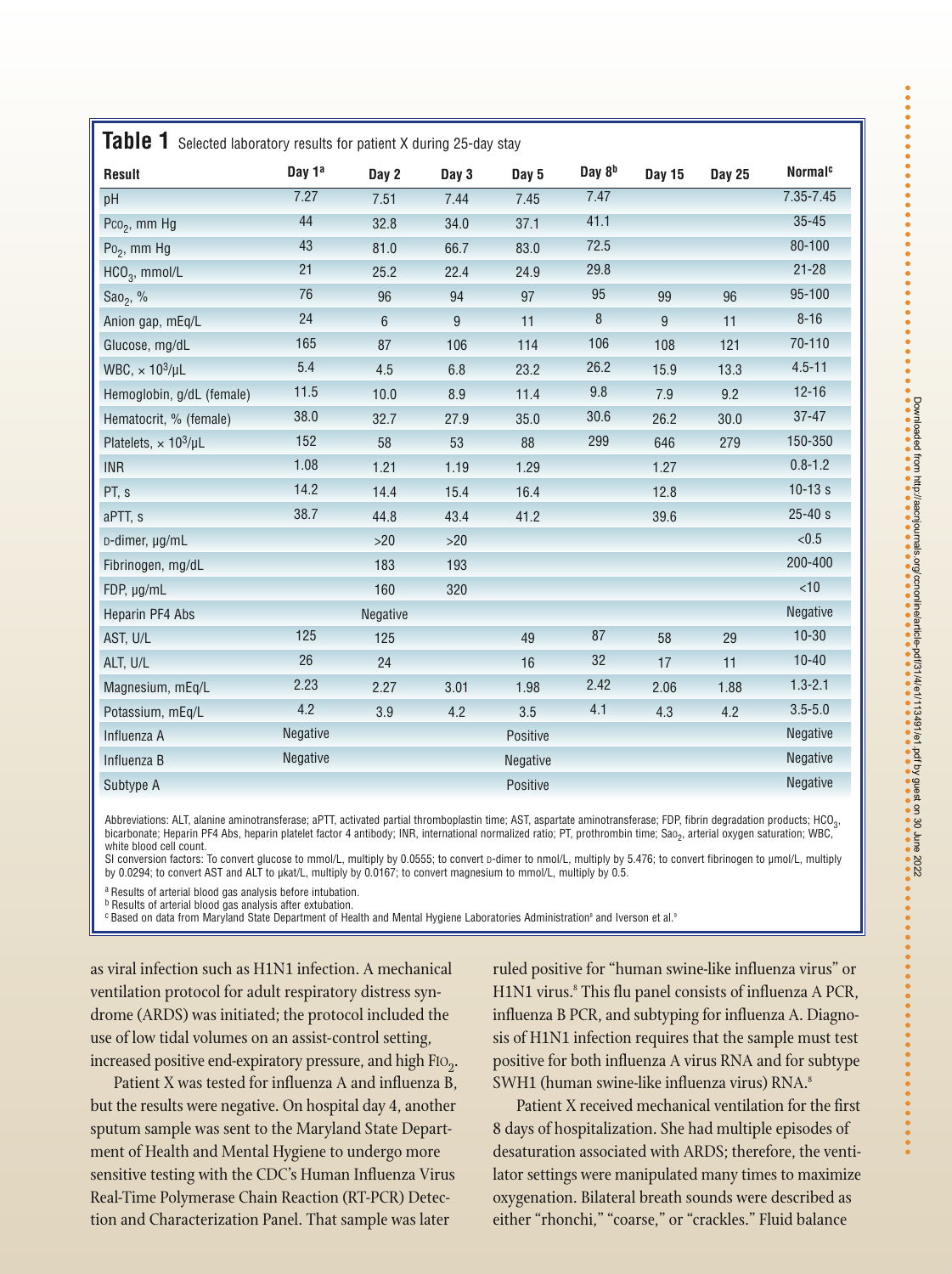



was carefully managed by monitoring the central venous pressure, administering furosemide, and restricting fluid input to avoid further compromising her pulmonary function. Additionally, she occasionally experienced selflimiting bursts of ventricular tachycardia lasting approximately 10 beats per episode.

Antimicrobial therapies were adjusted as *Legionella* was excluded and H1N1 was verified, but the choice of agents was influenced by an effort to avoid any drugs associated with increased QT intervals on an electrocardiogram. Eventually the antimicrobial agents consisted of oseltamivir phosphate (for H1N1) and cefazolin (added because 1 tube of blood out of 2 full sets of pan cultures tested positive for *Staphylococcus hominis*).

The healthcare team was vigilant in monitoring and maintaining serum levels of magnesium at greater than 2 mEq/L and serum levels of potassium at greater than 4 mEq/L to prevent further episodes of cardiac arrhythmia. Additionally, the subclavian triple-lumen catheter was pulled back to avoid irritating the heart, but the occasional bursts of ventricular tachycardia continued. During this time, patient X remained sedated, except when sedation was temporarily lightened for examinations.

On hospital day 2, the physician team noted that patient X had become precipitously thrombocytopenic (platelet count,  $58 \times 10^3/\mu$ L), with an increase in the international normalized ratio, prothrombin time, and activated partial thromboplastin time. Heparin was temporarily discontinued while a heparin PF4 antibody test was completed; the result ruled out heparin-associated antibody syndrome (heparin-induced thrombocytopenia). Treatment with subcutaneous heparin was reinitiated for prophylaxis of deep venous thrombosis.

Her hemoglobin level was 10.0 g/dL and her hematocrit was 33%, which was indicative of anemia. On day 3, patient X's level of D-dimer was elevated at greater than 20 μg/mL and the platelet count was  $52 \times 10^3$ /μL. The team suspected DIC and gave her vitamin K with a plan to transfuse fresh frozen plasma and platelets if her platelet count decreased to less than  $15 \times 10^3/\mu$ L. The fresh frozen plasma and platelets were not transfused because her platelet count remained stable, but her hemoglobin level decreased to 8.9 g/dL and her hematocrit decreased to 28%, and therefore packed red blood cells were transfused instead.

On the same day, patient X had some minor oozing of blood from her triple-lumen catheter. For the next 2 days, she showed clinical signs of low-grade DIC (minor oozing of blood and ecchymosis at venipuncture sites), but the results of her laboratory tests were relatively stable and she continued treatment with subcutaneous heparin. Low-grade or chronic DIC represents a compensated state where the liver and bone marrow are able to produce clotting factors and platelets fast enough to not be overwhelmed by the rate of consumption by the hyperactive coagulation cascades of DIC.<sup>4</sup>

By day 5, her prothrombin time and international normalized ratio remained prolonged but her platelet count had increased to  $88 \times 10^3/\mu$ L and the activated partial thromboplastin time had begun to improve. It appeared that patient X's DIC was resolving.

On hospital day 6, the direct care nurse discovered 2 cyanotic toes on patient X's right foot. On the same day, she reported that patient X was no longer following commands when sedation was lightened. An urgent unenhanced computed tomography scan of the head revealed areas of lucency in the right frontal  $(1.9 \times 1.3 \text{ cm})$ , right anteroparietal (5.5  $\times$  3.3 cm), left occipital (3.0  $\times$  3.1 cm), and high left parietal  $(3.7 \times 1.6 \text{ cm})$  lobes without evidence of midline shift or hemorrhage (see Figure). The report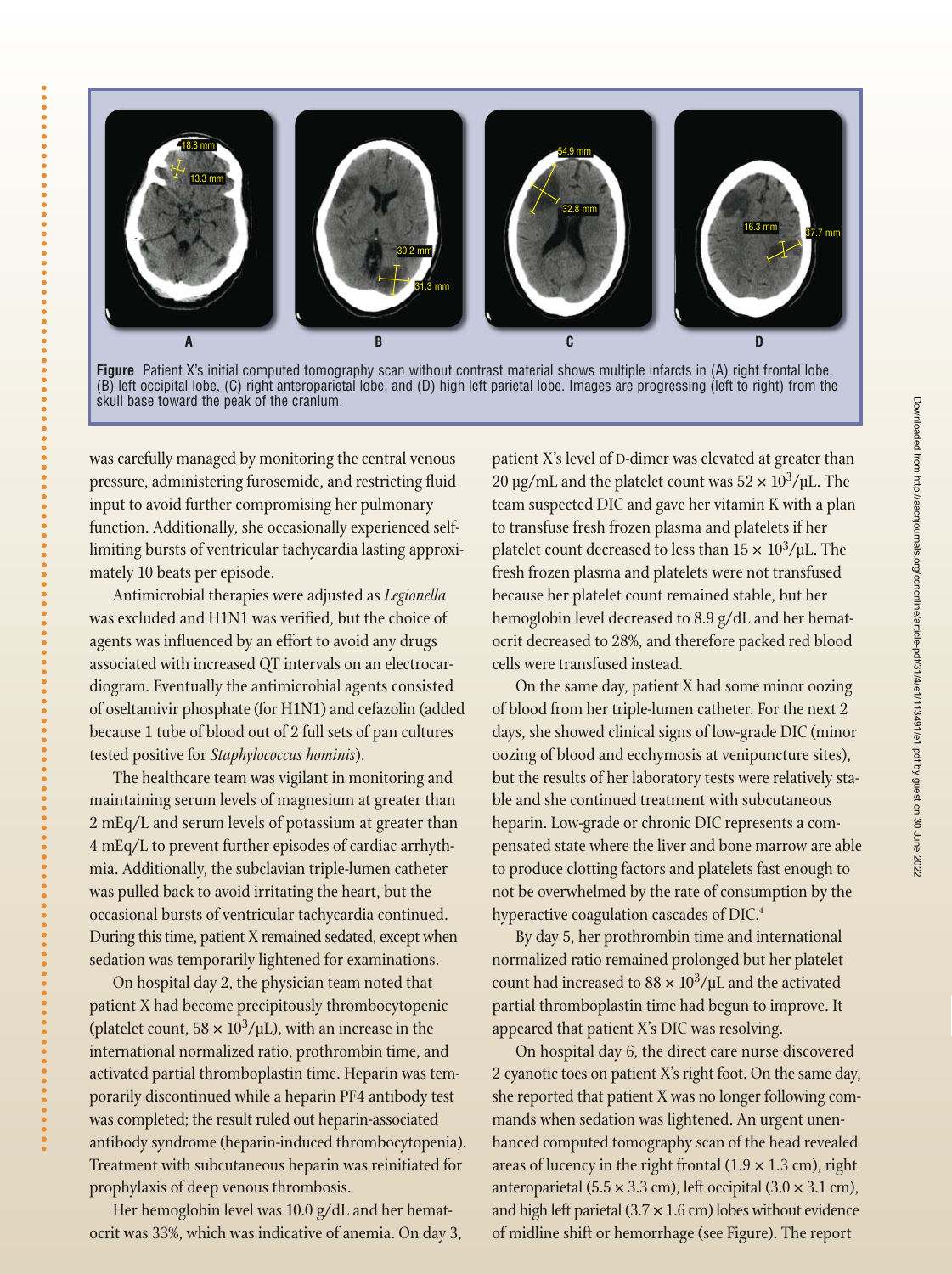described these areas as being consistent with possible masses. A neurology consultation was obtained immediately. Patient X was given a heparin infusion to prevent thrombo emboli from forming.

Although stroke was suspected, the healthcare team was diligent in ruling out any other reasons for the computed tomography results and the patient's corresponding decline. A lumbar puncture was performed in search of evidence of influenza encephalitis, aseptic meningitis, or other opportunistic infection; the results were negative. Magnetic resonance imaging confirmed that the same areas of abnormality on the computed tomography scan were multiple acute and subacute strokes throughout both hemispheres. The Figure shows the location and size of each of the infarcts on the computed tomograms.

Magnetic resonance angiography of the neck and brain showed no evidence of proximal vascular occlusion, but vascular abnormalities were present along the cortical surface at the sites of the infarcts. These abnormalities were indicative of subacute blood products from petechial hemorrhages. Carotid Doppler studies confirmed normal arteries bilaterally. Doppler imaging was used to test for normal and equal flow from the jugular veins; no signs of venous thrombus were apparent. Both transthoracic and transesophageal echocardiograms verified normal size of the left and right ventricles and normal systolic function with an ejection fraction greater than 55%. No evidence was found of a structural defect, shunt, thrombus, or vegetation that could result in cardioemboli.

Because patient X continued with somnolence and decreased responsiveness for several days, an electroencephalogram was obtained to rule out seizures. No indication of seizures was apparent on the electroencephalogram; however, independent areas of slowing that corresponded to the regions of infarct were evident on the imaging studies.

The overall clinical picture painted by the test and laboratory results strongly supported the idea that patient X had had multiple strokes due to DIC. Because H1N1 infection was the only condition this patient had at the

time DIC occurred, the healthcare team felt strongly that H1N1 infection was the likely trigger. By day 9, no evidence of DIC was apparent on coagulation studies. Additionally, follow-up magnetic resonance imaging showed no new strokes, and no clinical signs of further bleeding or formation of thromboemboli were present.

Evaluation and treatment by physical, occupational, and speech and language therapists was initiated when patient X was medically able to tolerate these interventions. Patient X had spontaneous eye opening and was intermittently able to follow simple commands, but she was confused and at times her speech was incomprehensible. She had left-sided weakness and could barely move her left extremities against gravity. She had a weak gag reflex and delayed swallowing. Patient X's dysphagia was severe enough to require a percutaneous endoscopic gastrostomy tube, which was placed on hospital day 12. Care management worked with the family for support and discharge planning. Patient X became stable enough to be transferred to a telemetry unit on hospital day 13, where she stayed until she was ready for discharge.

Patient X's entire acute care hospital course lasted 25 days. Upon discharge, the family asked to take her home rather than have her sent to a neurological rehabilitation facility. She needed assistance with activities of daily living as well as additional therapy. Therefore, home health care nursing, physical therapy, and speech therapy were continued on an outpatient basis. The consensus of the team was that patient X did not need longterm anticoagulation because her coagulopathy was due to an infection that had resolved. However, daily aspirin 81 mg was prescribed as part of her home medications.

Approximately 1 month after her discharge from the hospital, she returned to have her percutaneous endoscopic gastrostomy tube removed. Although she was not back to baseline, patient X had improved; she was consistently following commands, ambulating with assistance, talking, and able to eat safely. Outpatient therapy continues.

## **Discussion**

Patients with severe sepsis or trauma whose hospital course is complicated by DIC have a 1.5 to 2.0 times higher risk of death.<sup>10</sup> Nurses caring for such patients must be aware of conditions associated with

DIC and the signs and symptoms of DIC (Table 2), as well as the diagnostic algorithm and treatment options for this rare complication.

DIC is diagnosed by examining the global clinical picture and abnormal results of laboratory tests. Levi

and Schmair<sup>10</sup> describe an algorithm for diagnosis that is based on a retrospective study by a subcommittee of the International Society of Thrombosis and Haemostasis.<sup>5</sup> That algorithm (http://emedicine .medscape.com/article/199627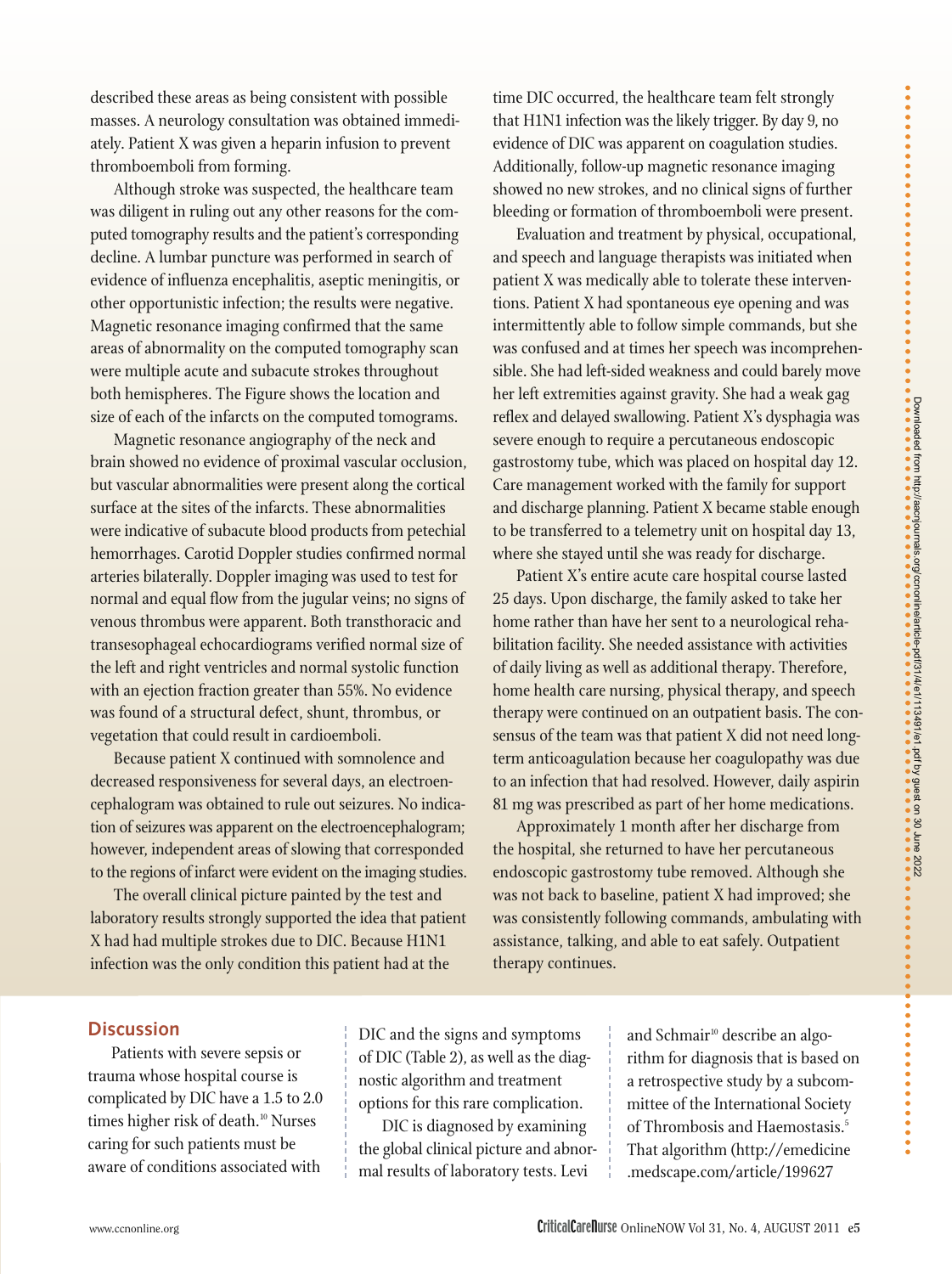dated to have high sensitivity and specificity for the diagnosis of DIC as well as a high predictive value for fatal outcome. The key points of this algorithm are risk assessment and results of coagulation tests. Risk assessment identifies those patients who have an underlying condition that is associated with DIC; laboratory tests are focused on an overall coagulation panel.5,10 Scoring assists with determining if the patient's condition is "compatible with overt DIC" or "indicative of nonovert DIC"; scoring tools for both conditions are available at http://www.isth.org.5 Of course, differential diagnosis for any condition should always be considered. Examples of other conditions that resemble DIC are listed in Table  $3^{4,5,10}$ Treatment of DIC uses a 3-fold strategy: (1) treat the underlying disease that precipitated the DIC,

-workup) can be used as a scoring system for DIC.<sup>5,10</sup> It has been vali-

(2) treat the coagulopathy, and (3) anticoagulate the patient.<sup>5,10</sup> Medical care and nursing interventions for patient X supported this strategy (Table 4). The most important part of the treatment triad is recognizing and treating the underlying problem.5,10 In the case of patient X, the underlying disease was severe H1N1 infection complicated by ARDS. The ensuing coagulopathy was treated on the basis of the laboratory values, which were measured repeatedly to monitor her status and to give direction for further management. Administration of vitamin K to treat DIC is recommended, as well as transfusion of fresh frozen plasma, platelets, and red blood cells in response to laboratory findings.<sup>4,10</sup> Heparin infusion is often used for

**Table 2** Common conditions associated with and signs and symptoms indicative of disseminated intravascular coagulopathy<sup>a</sup>

| Conditions                                               | <b>Signs and symptoms</b>                                                                                                          |  |  |  |
|----------------------------------------------------------|------------------------------------------------------------------------------------------------------------------------------------|--|--|--|
| Severe infection or sepsis                               | Spontaneous hemorrhage, hemorrhagic skin                                                                                           |  |  |  |
| Malignancy                                               | infarctions                                                                                                                        |  |  |  |
| Obstetric emergencies                                    | Petechiae, especially on legs and soft palate<br>Ecchymosis at sites of trauma or venipuncture<br>Hypovolemia or hypovolemic shock |  |  |  |
| Trauma                                                   |                                                                                                                                    |  |  |  |
| <b>Transfusion reactions</b>                             |                                                                                                                                    |  |  |  |
| Acute hepatic failure                                    | Venous thrombosis, acral cyanosis, or limb<br>ischemia                                                                             |  |  |  |
| Rejection of transplanted organs or<br>implanted devices | Organ failure                                                                                                                      |  |  |  |

a Based on information from Becker and Wira,<sup>4</sup> Levi and Schmair,<sup>10</sup> and Taylor et al.<sup>5</sup>

anticoagulation to avoid further formation of thromboemboli. However, the safety of heparin must be evaluated on an individual basis because patients who are prone to bleeding can have a catastrophic outcome.<sup>4,10</sup> Other anticoagulant agents are currently being investigated, as well as promising agents that restore physiological anticoagulant pathways. Examples include tissue factor pathway inhibitor, antithrombin, and activated protein C.4

**Conditions**

 $\overline{N}$ 

 $\overline{\text{Tr}}$ 

Lindsberg and Grau<sup>6</sup> extensively reviewed literature dating back as far as the late 1800s and found that acute infection has been linked to increased risk for stroke, especially in the young and middle-aged, as well as other groups (odds ratio, 3.4- 14.5). Evaluation of available scientific evidence revealed that a causal link of acute infection to stroke in

terms of strength, consistency, and plausibility was "definitely present or strongly expressed."6 Temporality, or the time elapsed between the acute infection and the onset of a stroke, was found to be "moderately or inconsistently expressed."6 The literature suggests a pathological link between inflammatory mechanisms and prothrombic states due to a measurable activation of pathways that either reduces the anticoagulant effect of protein C or causes inhibition of the fibrolytic system, or some combination of both.<sup>6</sup>

Smeeth and colleagues<sup>11</sup> performed a retrospective self-controlled case-series investigation using the United Kingdom General Practice Research Database, which illustrates that the risk of first-ever myocardial infarction or stroke immediately after acute respiratory infection is

**Table 3** Differential diagnosis for disseminated intravascular coagulopathya

Heparin-induced thrombocytopenia Hemolytic-uremic syndrome Human immunodeficiency virus–induced thrombotic thrombocytopenia purpura Chemotherapy-induced microangiopathy

a Based on information from Levi and Schmair.<sup>10</sup>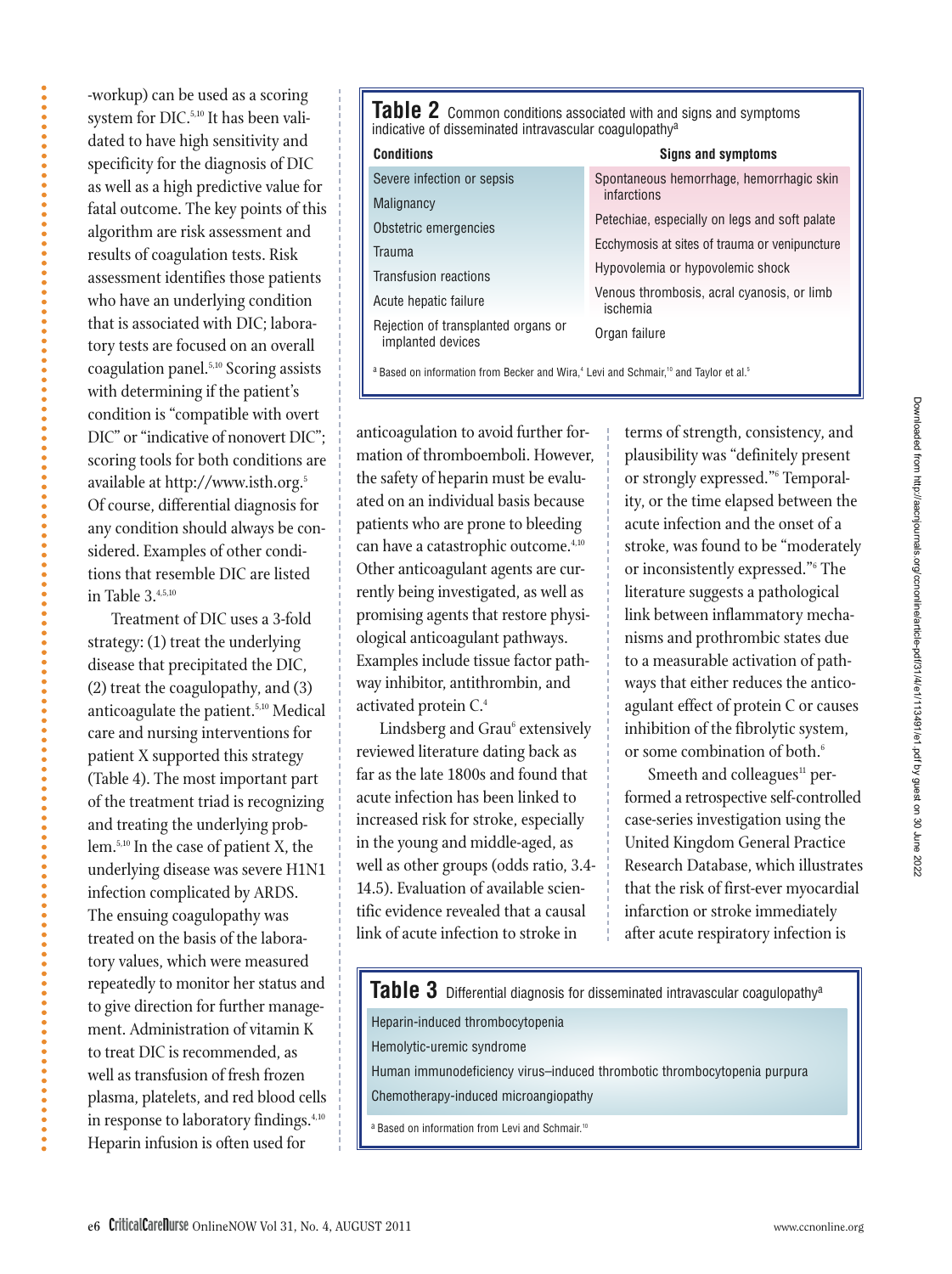# **Table 4** Nursing interventions for patient X

| <b>Problem</b>                                                                                    | <b>Nursing interventions</b>                                                                                                                                                                                                                                                                                                                                                                                                  | <b>Rationales</b>                                                                                                                                                                                                                                                                                                                                                                                     |  |  |
|---------------------------------------------------------------------------------------------------|-------------------------------------------------------------------------------------------------------------------------------------------------------------------------------------------------------------------------------------------------------------------------------------------------------------------------------------------------------------------------------------------------------------------------------|-------------------------------------------------------------------------------------------------------------------------------------------------------------------------------------------------------------------------------------------------------------------------------------------------------------------------------------------------------------------------------------------------------|--|--|
| Hypoxic respiratory failure<br>Acute respiratory distress<br>syndrome (ARDS)                      | 1. Assist with endotracheal intubation for mechanical<br>ventilation<br>2. Institute evidence-based protocol for ARDS<br>3. Administer sedation as ordered<br>4. Lighten sedation for examinations                                                                                                                                                                                                                            | 1. Provides effective ventilatory support and<br>oxygenation<br>2. Maximizes patient's outcomes for ARDS<br>3. Increases patient's comfort and safety while<br>intubated<br>4. Allows accurate neurological assessment                                                                                                                                                                                |  |  |
|                                                                                                   | 5. Monitor oxygen saturation; report changes to the<br>physician<br>6. Monitor results of arterial blood gas analysis;                                                                                                                                                                                                                                                                                                        | 5. Evaluates effectiveness of ventilatory support<br>6. Evaluates effectiveness of ventilatory support                                                                                                                                                                                                                                                                                                |  |  |
|                                                                                                   | report abnormal results to physician<br>7. Suction as needed via endotracheal tube<br>8. Administer diuretics as ordered                                                                                                                                                                                                                                                                                                      | and guides ventilator changes<br>7. Maintains patent airway<br>8. Decreases pulmonary fluid load to improve<br>oxygenation                                                                                                                                                                                                                                                                            |  |  |
|                                                                                                   | 9. Monitor central venous pressure                                                                                                                                                                                                                                                                                                                                                                                            | 9. Evaluates effectiveness of fluid balance control<br>and cardiac output                                                                                                                                                                                                                                                                                                                             |  |  |
|                                                                                                   | 10. Monitor fluid input and output<br>11. Assess lung sounds                                                                                                                                                                                                                                                                                                                                                                  | 10. Evaluates effectiveness of fluid balance control<br>and cardiac output<br>11. Evaluates for airway obstruction due to                                                                                                                                                                                                                                                                             |  |  |
|                                                                                                   |                                                                                                                                                                                                                                                                                                                                                                                                                               | mucus and fluids                                                                                                                                                                                                                                                                                                                                                                                      |  |  |
| <b>H1N1</b> infection                                                                             | 1. Test patient for influenzas A and B<br>2. Administer oseltamivir phosphate as ordered<br>3. Monitor for signs and symptoms of respiratory<br>distress                                                                                                                                                                                                                                                                      | 1. Identifies pathogen and guides treatment<br>2. Treatment of choice for H1N1<br>3. Indicates possible need for mechanical                                                                                                                                                                                                                                                                           |  |  |
|                                                                                                   | 4. Wear a mask and gloves; wash hands                                                                                                                                                                                                                                                                                                                                                                                         | ventilation or ventilator setting adjustment<br>4. Prevents transmission of H1N1                                                                                                                                                                                                                                                                                                                      |  |  |
| Disseminated intravascular<br>coagulopathy (DIC)<br>Coagulopathy<br>Decreased platelets<br>Anemia | 1. Monitor for clinical signs and symptoms of DIC;<br>report signs and symptoms to physician<br>2. Institute bleeding precautions<br>3. Monitor coagulation studies; report abnormal results<br>or trends to the physician<br>4. Monitor complete blood cell count; report abnormal<br>results or trends to the physician<br>5. Transfuse fresh frozen plasma, platelets, or<br>packed red blood cells as ordered; administer | 1. Diagnosis element for DIC; evaluates for<br>worsening or resolving DIC<br>2. Protects patient with DIC from excess blood loss<br>3. Diagnosis element for DIC; evaluates for<br>worsening or resolving DIC<br>4. Diagnosis element for DIC; evaluates for wors-<br>ening DIC and internal bleeding<br>5. Replaces clotting factors, platelets, and red<br>blood cells lost because of coagulopathy |  |  |
|                                                                                                   | vitamin K as ordered                                                                                                                                                                                                                                                                                                                                                                                                          |                                                                                                                                                                                                                                                                                                                                                                                                       |  |  |
|                                                                                                   | 6. Administer heparin infusion as ordered                                                                                                                                                                                                                                                                                                                                                                                     | 6. Prevents microthromboemboli formation                                                                                                                                                                                                                                                                                                                                                              |  |  |
| Ventricular tachycardia                                                                           | 1. Monitor cardiac rhythm; report arrhythmias to the<br>physician<br>2. Daily electrocardiogram or more often if needed;<br>report abnormalities to the physician<br>3. Monitor vital signs<br>4. Monitor serum levels of magnesium and potas-<br>sium; report abnormal results to the physician                                                                                                                              | 1. May cause ineffective cardiac output and<br>hemodynamic instability<br>2. Monitors for and aides in accurate diagnosis of<br>arrhythmias<br>3. Alerts caregivers to hemodynamic instability<br>4. Electrolyte imbalance may cause dysrhythmias                                                                                                                                                     |  |  |
|                                                                                                   | 5. Administer magnesium as ordered<br>6. Avoid medications associated with increased QT<br>intervals                                                                                                                                                                                                                                                                                                                          | 5. Hypomagnesemia causes ventricular tachycardia<br>6. Medications known to increase QT intervals<br>are associated with ventricular tachycardia                                                                                                                                                                                                                                                      |  |  |
|                                                                                                   | 7. Pull back the central catheter                                                                                                                                                                                                                                                                                                                                                                                             | 7. Alleviates mechanical irritation of the<br>myocardium                                                                                                                                                                                                                                                                                                                                              |  |  |
| <b>Multiple strokes</b><br>Impaired mobility<br>Dysphagia                                         | 1. Arrange for urgent computed tomography of the<br>head as ordered<br>2. Perform neurological assessments as ordered;<br>report changes to the physician                                                                                                                                                                                                                                                                     | 1. Standard of care for any patient exhibiting new-<br>onset stroke symptoms; rules in/out hemorrhage<br>2. Alerts healthcare team to deterioration in<br>patient's condition and possible need for<br>repeat computed tomography or other<br>interventions                                                                                                                                           |  |  |
|                                                                                                   | 3. Turn and position every 2 hours<br>4. Aspiration precautions                                                                                                                                                                                                                                                                                                                                                               | 3. Helps maintain skin integrity<br>4. Stroke patients are at high risk for aspiration<br>pneumonia developing                                                                                                                                                                                                                                                                                        |  |  |
|                                                                                                   | 5. Advocate for physical therapy, occupational therapy,<br>and speech language pathology evaluations<br>6. Feed via percutaneous esophageal gastrostomy                                                                                                                                                                                                                                                                       | 5. Early therapy and multidisciplinary care maxi-<br>mizes functional outcomes for stroke patients<br>6. Maintains optimal nutrition while reducing                                                                                                                                                                                                                                                   |  |  |
|                                                                                                   | tube as ordered<br>7. Administer aspirin as ordered                                                                                                                                                                                                                                                                                                                                                                           | risk of aspiration<br>7. Secondary stroke prevention                                                                                                                                                                                                                                                                                                                                                  |  |  |